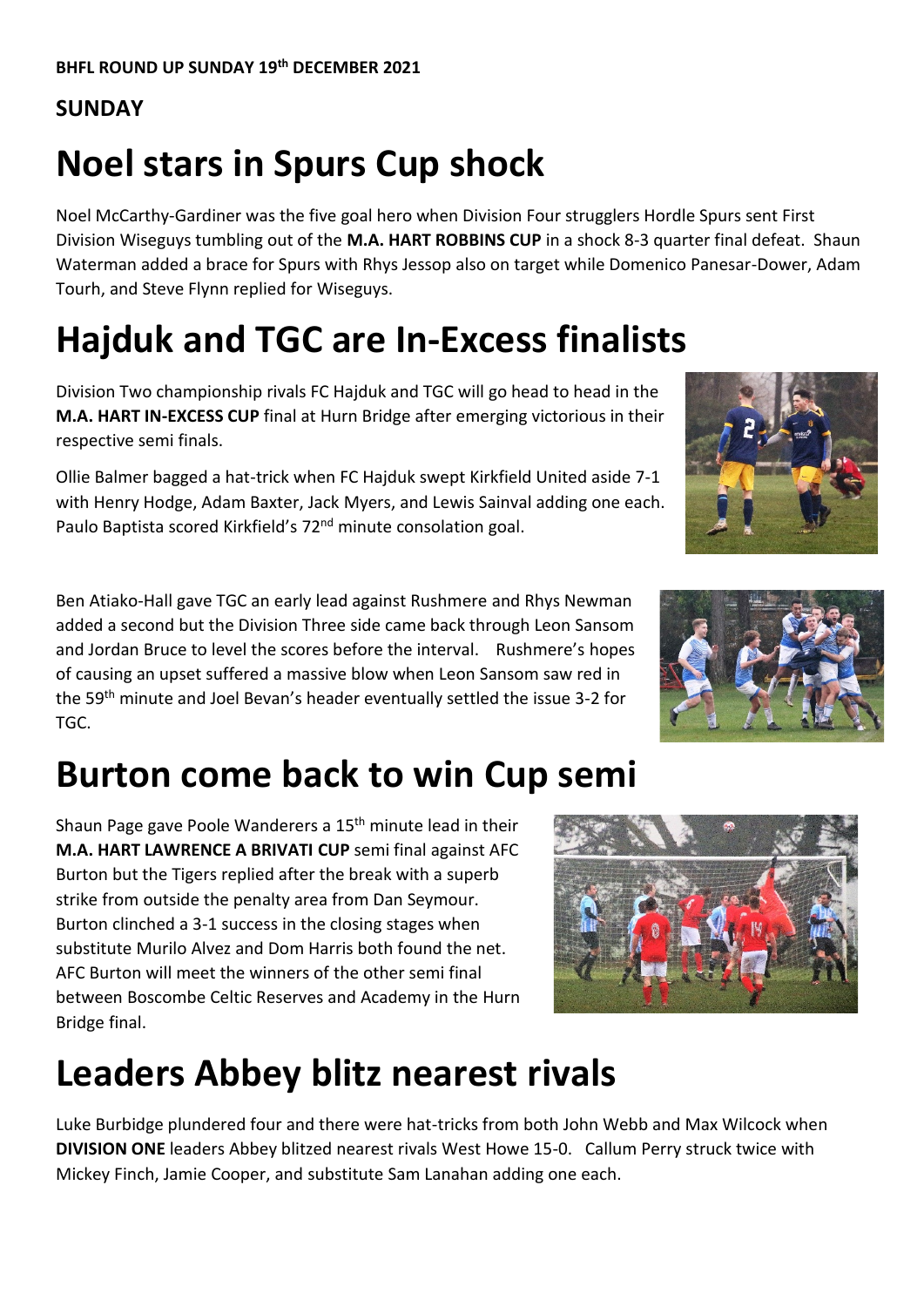Meanwhile, at the other end of the table, Dan Ferguson, Lewis Evans, and Sam Hockey netted for Shoulder of Mutton but Alderney Manor had the upper hand 5-3 thanks to Liam Holland, Adam Janes, Jacob Lawrence, and a couple of goals from Ian Male to move up to third place in the table.

# **Moody is feeling good for NMO**

NMO's Ryan Anderson saw red but they still managed to climb away from the foot of **DIVISION TWO** after their unexpected 3-1 success against Camerons courtesy of Liam Lavis and a couple of goals from Josh Moody. Substitute Finley Minns scored Camerons' consolation goal.

Bournemouth Sports Mercury are also sitting a little more comfortably after Simon Croydon and Ollie Bolton bagged two each in their 4-1 victory over tailenders Scott V who replied through Sam Pringe.

#### **Kraken are the new Division 3 leaders**

Shane Barney, Dan Palmer, and Matt Head nabbed four each when Kraken Sports crushed West Moors 15- 0 to go top of **DIVISION THREE** on goal difference. Substitute Ocean Smith bagged a brace for Sports with Rich Fieldhouse also on target.

Nearest rivals JP Morgan were 5-2 winners against Boscombe Celtic courtesy of Luke Brown's hat-trick and further goals from Ryan Roberts and Richard Vaughan. Kevin Butler and Alex Rossi were the Celtic marksmen.

Ayrton White led the way with a hat-trick when AFC Wimborne gave Poole Borough an 8-1 drubbing. Conal Burns, George Corbin, Kieron Alderson, Alex Henley, and substitute Dave Ashley added one each for Wimborne while Matthew Haskell scored the consolation goal for Borough whose Zac Barnes received two yellow cards.

## **Shane Stanley topple the leaders**

Charlie Shears netted for Poole Rovers but the **DIVISION FOUR** pacesetters' title aspirations suffered a setback when Shane Stanley toppled them 4-1 with goals from Alfie Tilsed, Ciaran Fletcher, Josh Stanley, and Jamie Minett.

Charlie Ferguson struck twice for third placed Grange Athletic but they had to settle for a point when Bournemouth Poppies held them to a 2-2 draw courtesy of Tommy King and an own goal.

## **Alderney Ressies poleaxe Forest**

Alderney Manor Reserves are three points clear at the top of **DIVISION FIVE** after David Speed, Aaron Carrivick, and a couple of goals from Joe Wood gave them the upper hand 4-2 against third placed Forest United who replied through Oli Sommerfelt and Harvey Boothby.

Meanwhile substitute Jordan Carter scored the only goal of the game to earn Academy all three points from their game with Wallisdown Wanderers.

## **100% Camerons Ressies back on top**